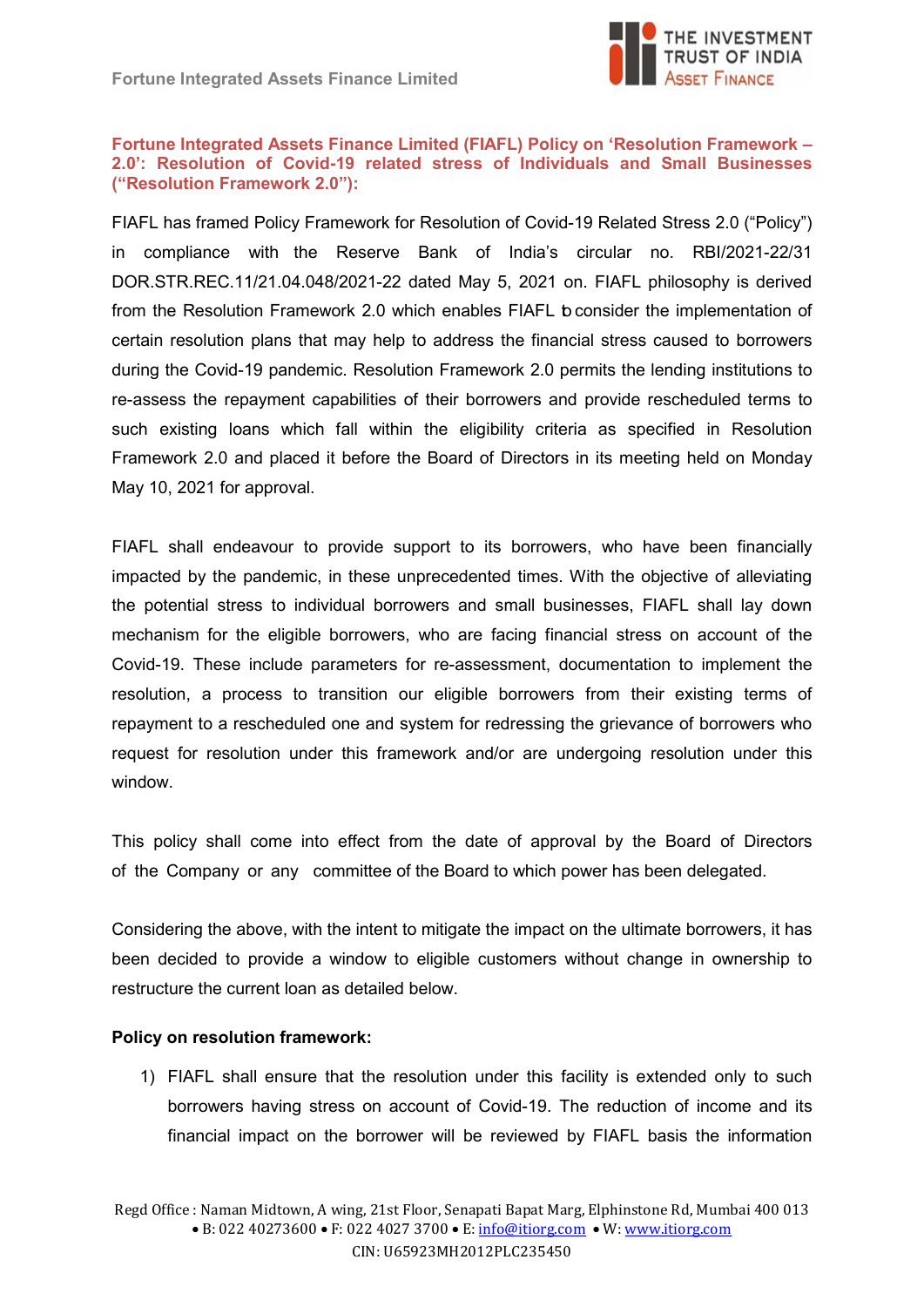

provided by the borrower during visits or telephonic interaction with the borrowers or communication through letter or email. Apart from the above, repayment track record of the borrower may also be factored in the decision.

- 2) Borrowers that are classified as Standard as on March 31, 2021, only those borrower accounts shall be eligible for resolution under this framework.
- 3) Borrower accounts should not have availed of any resolution in terms of the Reserve Bank of India vide its circular DOR.No.BP.BC/3/21.04.048/2020-21 dated August 6, 2020 on "Resolution Framework for COVID-19- related Stress" ("Resolution Framework – 1.0") subject to the special exemption mentioned at Clause 22 of the Resolution Framework 2.0 where resolution plans had been implemented in terms of Resolution Framework – 1.0 and where the resolution plans had permitted no moratoria or moratoria of less than two years and / or extension of residual tenor by a period of less than two years, such plan can be modified only to the extent of increasing the period of moratorium / extension of residual tenor subject to the overall cap of two years, granted under Resolution Framework 1.0 and Resolution Framework 2.0 combined.
- 4) Methodology:
	- a. The resolution plans may inter alia include rescheduling of payments, conversion of any interest accrued, or to be accrued, or granting of moratorium, based on an assessment of income streams of the borrower, subject to a maximum of two years. Correspondingly, the overall tenor of the loan may also get modified commensurately. The moratorium period, if granted, shall come into force immediately upon implementation of the resolution plan.
	- b. Resolution can be carried out by one of following methods (or any other method which the FIAFL may deem fit);
		- i. EMI moratorium for up to 6 months from the date of resolution i.e. EMI payment will start latest from the  $7<sup>th</sup>$  month from implementation of resolution; or
		- ii. Graded/Structured EMI with future EMIs.
	- c. The balance tenure of the loan can be extended by a period of a maximum of up to 24 months as per the Resolution Framework 2.0.
	- d. Additional finance to borrowers in respect of whom the resolution plan has been invoked, if sanctioned even before implementation of the plan in order to meet the interim liquidity requirements of the borrower, may be classified as